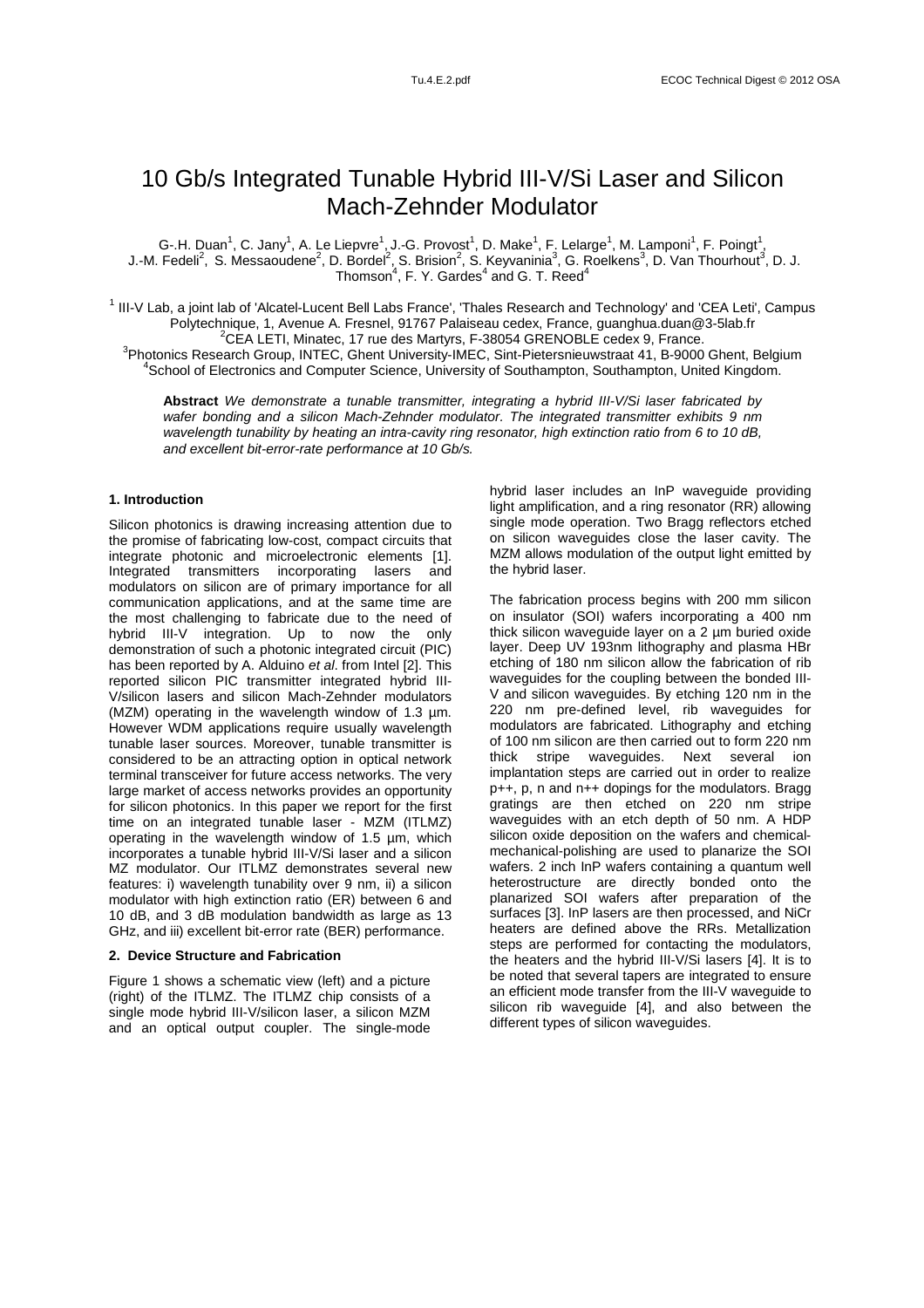

Fig. 1 Schematic view (left), and picture (right) of the ITLMZ chip

#### **3. Tunable laser characteristics**

The RR based hybrid laser exhibits a CW threshold current around  $41$  mA at 20 $\degree$  and the output power coupled to the silicon waveguide is around 2.5 mW for an injection current of 100 mA. The maximum output power is around  $6.5$  mW at  $20^{\circ}$ C, and the output power is still higher than 1 mW at 60°C. Electrical current injection into the heater allows thermal tuning of the ring resonance wavelength. As a result, the selected cavity mode will jump to another one having the lowest threshold. Figure 2 (left) plots the lasing wavelength as a function of the heating power. One can observe from this figure that a tuning range of 9 nm is achieved. The wavelength tuning is a step by step type, due to the mode jumps with the increase of heating power. This phenomenon is typical of this kind of cavity, and very

similar to that observed in classical distributed feedback Bragg lasers made on InP. The heater resistance is in the range of 20-100  $Ω$ , and the thermal tuning efficiency is in the range of 0.15–0.4 nm/mW.

Figure 2 (right) shows an example of the superimposed optical spectra for 8 values of the heating power. Clearly single mode operation with side mode suppression ratio larger than 30 dB is achieved. The variation of the power level for the dominant lasing mode observed here is due to the periodic modulation created by the MZ modulator. One Fabry-Perot mode between  $\lambda_5$  and  $\lambda_6$  was not shown as no BER measurements were performed at this wavelength, which corresponds to the minimum transmission of the MZM.



Figure 2: Lasing wavelength as a function of the heating power (left) and super-imposed optical spectra (right)

#### **4. Silicon Mach-Zehnder modulator characteristics**

**Wavelength (nm)**

**Navelength** 

(nm)

The silicon modulator is a depletion type lateral pn junction modulator as described in [5]. The length of the modulated phase shifters is 3 mm. The arm length difference of the MZM is 150µm, resulting in a free spectral range of around 4.5 nm. The estimated  $V\pi L\pi$ for the modulator is around 3 V cm. The ER depends on the operation point. Its value is larger than 10 dB when the operation point is close to the minimum transmission, and 6.5 dB close to the maximum for a peak-to-peak voltage swing of 8 V. Thus the average losses are higher for the case of a larger ER. A tradeoff between the losses and the ER for the modulator is made in the BER measurements. Moreover, from

the power level measurement from a laser alone with the same structure and from the output of the ITLMZ chip, the intrinsic losses of the MZM are estimated to be around 13 dB at its maximum transmission point.

Figure 3 shows the small signal modulation response of the integrated MZM for several values of the applied voltage. One can see that the modulation bandwidth increases with the rising reverse bias voltage of the pn junction. For a reverse bias larger than 2V, the 3 dB modulation bandwidth is larger than 13 GHz. The modulation response decreases very slowly with the modulation frequency. Such a modulation response guarantees operation at 10 Gb/s, and should allow modulation at bit rates up to 25 Gb/s.